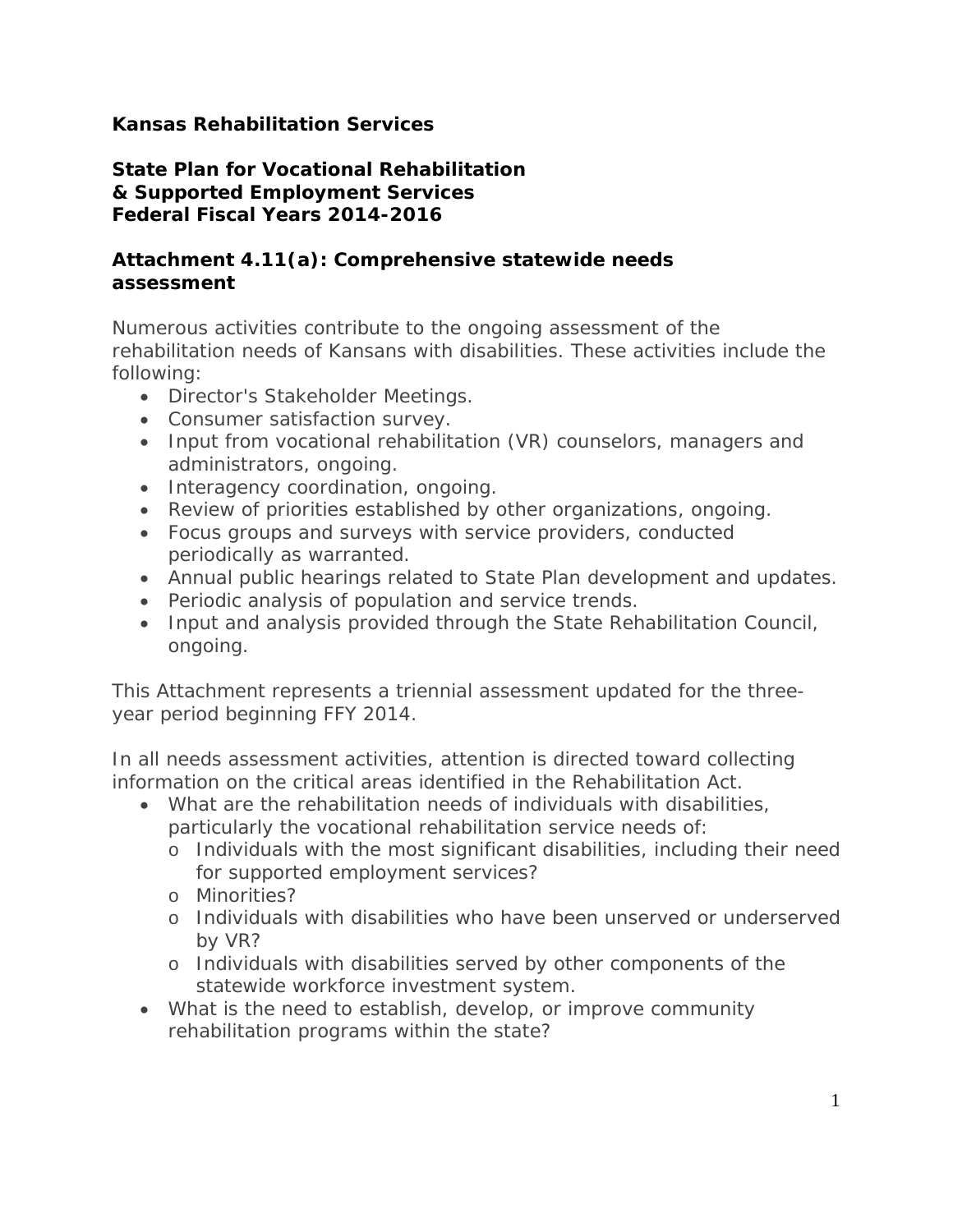In addition, KRS collects information about barriers to employment, services needed to become employed, and the value of employment from the perspective of individuals with disabilities. Additional questions posed include:

- What strengths do you see in the present employment service delivery system for people with disabilities? What gaps or unmet needs do you identify?
- In thinking about your experience with vocational rehabilitation (VR), what has worked well? What has not? How can we improve?
- In thinking about your experience with the one-stop system, what has worked well? What has not?
- If you could design a process and services that would best assist people with disabilities to become employed, what would it include?

**Stakeholder Meetings:** In November and December 2012, the KRS Director conducted Stakeholder Meetings in Topeka, Overland Park, Wichita, Chanute, Hays and Garden City. A total of 176 persons participated. Recurring themes included:

- The need for more outreach and community informational meetings to build awareness about the VR program and services that can be provided.
- The need for specific outreach to employers regarding the benefits of hiring people with disabilities.
- The importance of working with transition-aged youth with disabilities, and of clarifying the services that KRS can provide while the individual is still in school.
- Concerns about the economy and the impact of employment options for people with disabilities.
- Concerns about difficulty in being able to reach counselors by phone, and lengthy processes to initiate services in some regions.
- Identification of persons with traumatic brain injury, persons with Autism Spectrum Disorders, and persons who are blind or visually impaired as potentially underserved populations.
- Concerns regarding the number of counselors employed by KRS, delays in refilling vacant counselor positions, and the capacity of the program to provide efficient, effective services. A related suggestion was to establish new provider agreements to supplement the work done by KRS counselors. Another related suggestion was to look at using technology to make business processes more efficient.
- Positive feedback for the competitive, integrated employment focus of the Great Expectations Initiative, a system change effort to promote employment for people with the most significant intellectual disabilities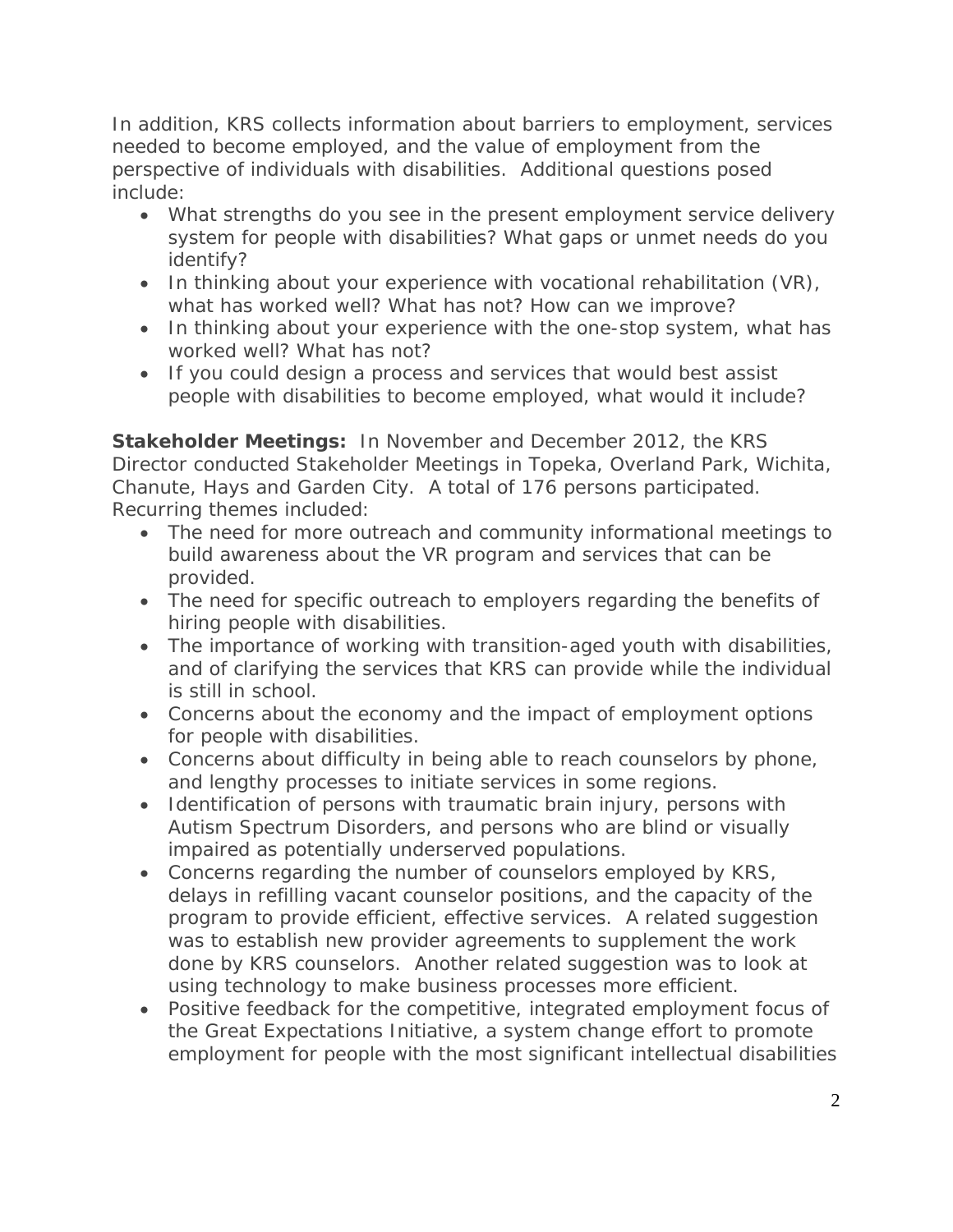as an alternative to non-work day services, waiting lists, or sheltered employment.

• Identification of the need for more skilled job development, supported employment and job coaching service providers.

In addition to identifying the recurring themes listed above, many participants in the Stakeholder Meetings expressed appreciation for VR services or for the work of their VR counselors.

- Here's an example from an individual attending college leading to career-track employment through VR: *"Voc rehab has helped me better improve myself, helped me figure out who I am as a person and go from there."*
- Here's an example from a client in southeast Kansas: *"My counselors have done an exceptional job. The program exceeded my expectations. I didn't know what to expect to start with, and they are doing an exceptional job."*

**Satisfaction surveys:** A satisfaction survey was distributed in November 2012 to all current consumers, consumers whose cases had been closed in the previous six months, school personnel, service providers, advocacy organizations, and other stakeholders.

The survey is based on the American Consumer Satisfaction Index, which measures three dimensions of satisfaction: overall satisfaction, satisfaction compared to expectations, and satisfaction compared to the ideal. This method was recommended by the Rehabilitation Services Administration following a national study by the Research Triangle Institute. It is frequently used by other components of the workforce development system.

A total of 1,115 individuals returned survey responses, resulting in a 9.5% response rate. Answers are rated on a scale of 1 to 10. Scores of 5 or more represent the perspective of "more satisfied than not." Comparisons to survey scores from 2007 and 2009 are provided in the table below.

| Demographic group | $2007*$ | 2009 | 2013 |
|-------------------|---------|------|------|
| Consumers         | 5.7     | 7.1  | 6.9  |
| School personnel  | 5.7     | 6.3  | 8.7  |
| Service providers | 5.7     | 6.7  | 6.8  |
| Advocates         | 5.7     | 5.2  | 5    |

\*Only the overall score was calculated in 2007.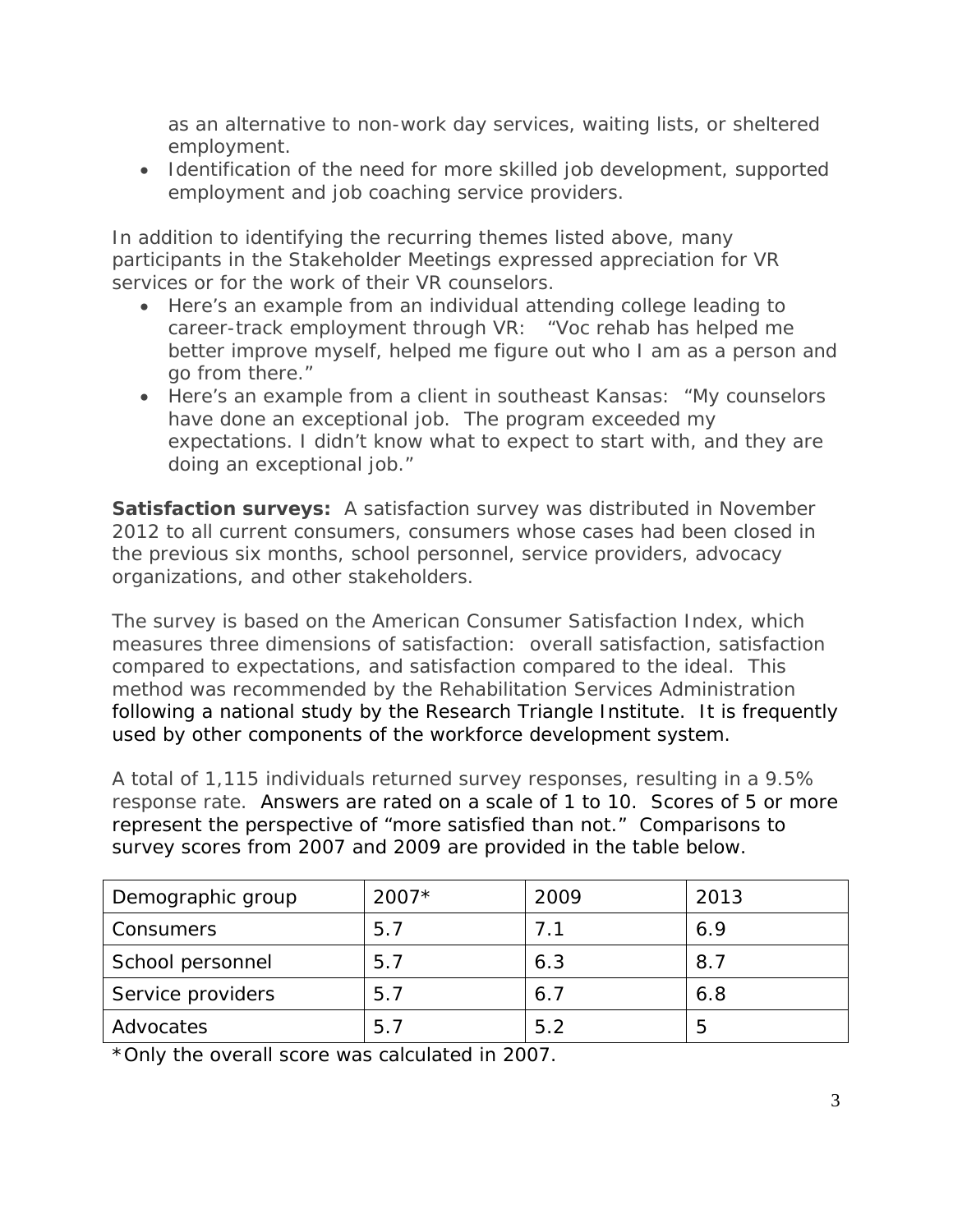In FFY 2013, 292 of the survey respondents chose to provide written comments in addition to answering the scored questions. Some individuals commented on more than one topic. Here's a brief summary of the most frequent topics. Actual quotes are provided as examples only.

### **Counselor compliments: 54 comments**

*"The whole VR staff is wonderful. I love my counselor. She truly takes an active interest and supports me in all my goals and achievements. I know she is always a phone call or e-mail away and she has a great response time."*

#### **Counselor concerns: 105 comments related to returning phone calls, lack of follow-through, overall communications and courtesy.**

*"I don't feel they listened to me." "I never heard back on questions I asked."*

#### **Agency concerns: 54 comments on timeliness**

*"After the initial meeting it has been a slow process." "I would like to see a much better response time, more flexibility in scheduling appointments and more creativity in vocational training and supports."*

#### **Agency concerns: 27 comments on program capacity**

*Not enough staff. Turnover – one parent noted her son had four different counselors in less than a year.*

#### **Agency compliments: 61 comments**

*"Vocational rehabilitation has given me a new lease on life, and helps me feel productive, and some purpose and meaning to my life." "Without your help I would not be attending college."*

**Issues not specific to VR:** A total of 22 comments were received on issues that are not specifically the purview of KRS. These issues included transportation, health care, employment discrimination, cost of living, housing, child care, and community accessibility.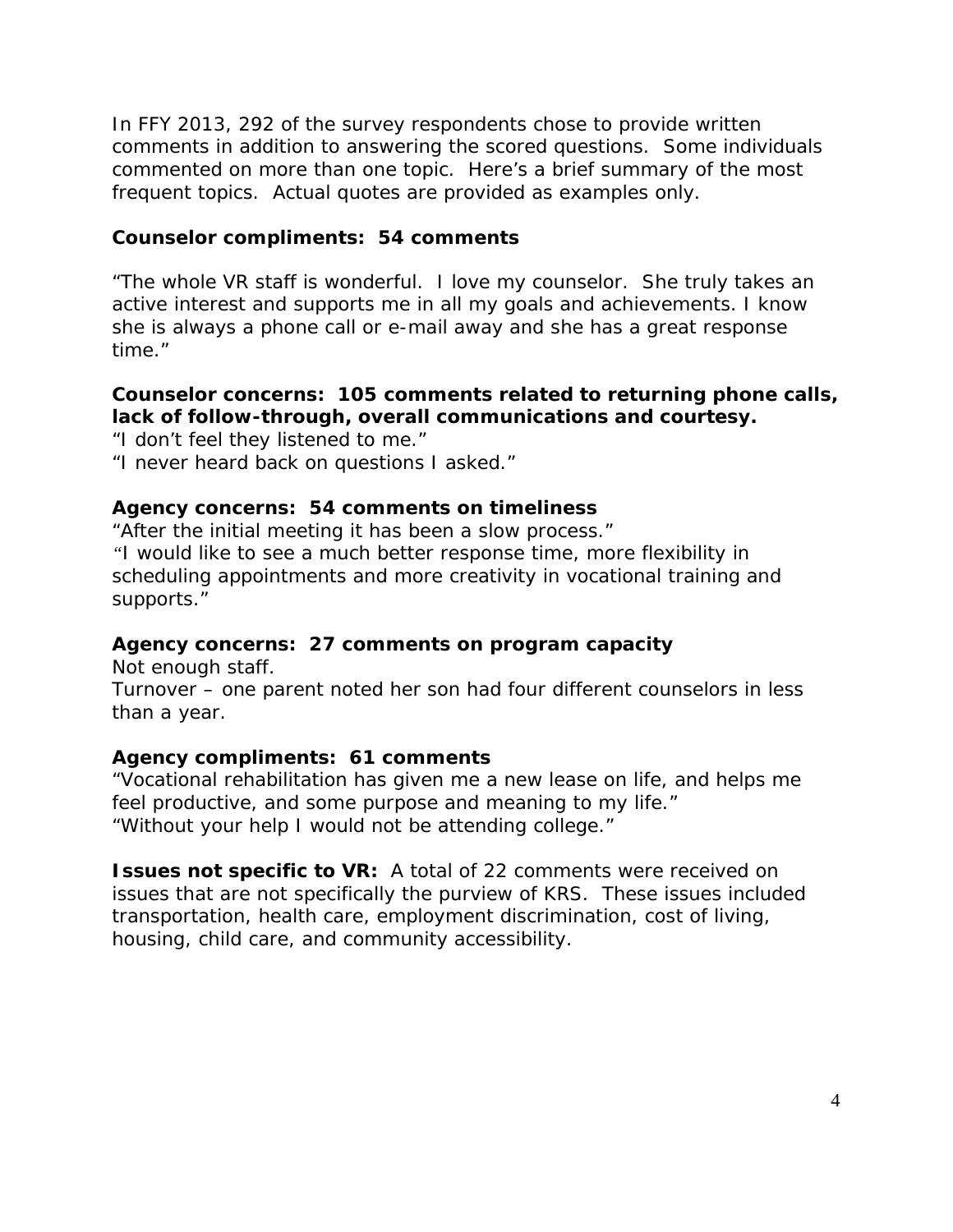Key stakeholder interviews: As part of this needs assessment, KRS conducted key stakeholder interviews with numerous organizations in the position of assessing the employment-related needs of Kansans with disabilities. They included: the Kansas Commission on Disability Concerns, Working Healthy Medicaid-Buy-In, Assistive Technology for Kansans, the physical disabilities HCBS waiver program, the Developmental Disabilities Council, Addiction and Prevention Services, Mental Health Services, the Kansas Association of Centers for Independent Living, the workforce development system in the Kansas Department of Commerce, the Kansas Commission for the Deaf and Hard of Hearing. In addition, a survey was conducted of vocational rehabilitation counselors, managers and administrators in field offices.

Multiple participants identified the following populations as potentially underserved by KRS: persons with traumatic brain injury, persons on the Autism Spectrum, transition-aged youth with disabilities, and persons who are blind. The need for increased staff expertise and capacity was identified related to serving persons with mental illness, persons with substance abuse issues, people with disabilities with criminal backgrounds, persons with the most significant intellectual disabilities, and persons who are chronically homeless.

Recurring themes included the following: *(Please note that not all themes identified here relate exclusively to the responsibilities of VR.)*

- The need for youth with disabilities to be employed in real jobs before making career decisions, including the need for youth to have employment-focused services prior to exit from secondary school.
- Incentives for employers to hire more individuals with disabilities.
- Funding for long-term support after VR case closure.
- The need for additional service providers.
- Funding throughout the disability service delivery system that focuses on competitive, integrated employment rather than congregate settings.
- The need for transportation to and from work, including transportation beyond the 8 a.m. to 5 p.m. hours to support employment in service industries or shift work..

*Interagency coordination and review of priorities established by other organizations:* To help identify unmet needs and potential service delivery strategies, KRS participates on numerous interagency and service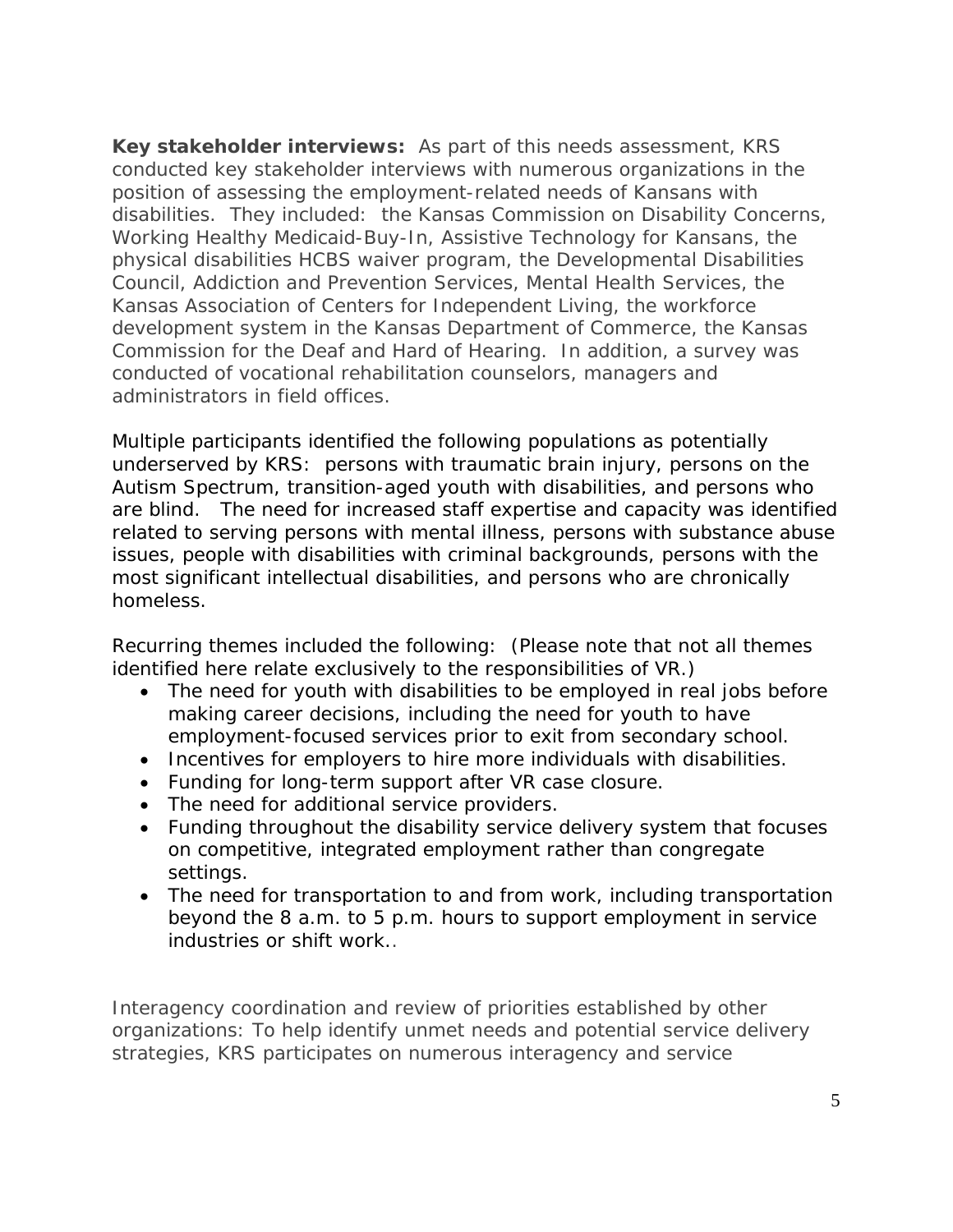coordination committees, and participates in collaborative service delivery. A partial list of these organizations includes:

- The Governor's Behavioral Health Planning council and its subcommittee on vocational services for persons with severe and persistent mental illness
- The Kansas Commission on Disability Concerns
- The Statewide Independent Living Council of Kansas
- The Prairie Band Potawatomie Nation VR Program
- The Kansas Department of Education
- Local workforce investment boards
- The Working Healthy Advisory Council
- The Assistive Technology Advisory Committee

KRS also maintains regular contacts with advocacy organizations. Contact with these groups contributes to our assessment of the service needs of Kansans with disabilities.

The foremost recurring theme identified through interagency coordination is the need for greater outreach and information to be available to individuals with disabilities about the VR program and services that can assist them to become employed. Parents of youth with disabilities, youth and school personnel need significant information to help them navigate access to VR services and a smooth transition from the public education to adult service delivery system. Often individuals involved in the developmental disability and mental health service delivery systems rely heavily on those programs for information about their employment options; therefore both those consumers as well as the service providers need information about the VR program.

The importance of benefits counseling to assist people with disabilities in analyzing the impact of work on benefits is often raised as an essential component to promoting employment as the avenue to self-sufficiency.

Finally, there is consensus among these groups regarding the importance of young people with disabilities having opportunities to gain work experience through part-time, after-school or summer jobs.

*Demographics and population trends*:

- Information from the Annual Disability Statistics Compendium identifies a total of 177,640 individuals with disabilities ages 18 to 64 in Kansas.
- DCF Prevention and Protection Services identifies 398 youth with disabilities ages 16 to 18 in foster care as of March 31, 2013. This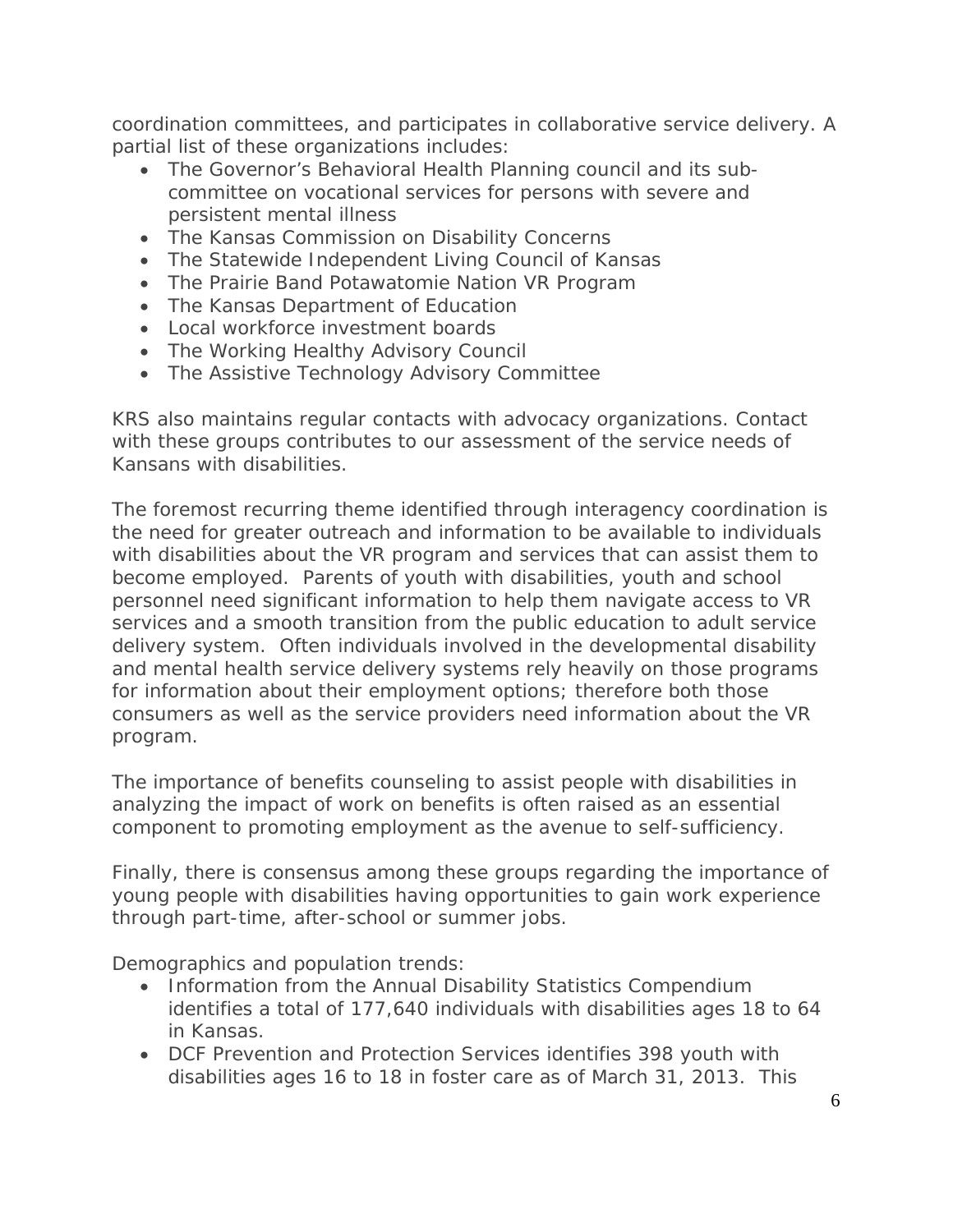accounts for 53% of all foster care youth in this age group. In addition, 84 individuals with disabilities ages 18 or older are still receiving foster care services representing 66% of this group.

- The Kansas Department of Education reports a total of 67,136 youth with disabilities ages three to 21 in public and special purpose schools. Among the highest incidence of disability are: 3,007 persons with Autism Spectrum Disorders; 11,033 with developmental disabilities; 2,926 with emotional disturbance; 23,469 with learning disabilities; 3,426 with mental retardation; 7,327 with other health impairments; and 13,678 with speech/language disabilities.
- Some rural areas are generally considered underserved due to the population scarcity and distance to available services and supports. A total of 55 of the 105 Kansas counties have a population density of 10 or fewer people per square mile.
- Persons with Autism Spectrum Disorders are currently underserved by the VR program in comparison to the overall population. The Kansas Governor's Commission on Autism reports a growth rate of more than 500% in the school age population in the last nine years. The Department of Education, as noted above, reports a total of 3,007 youth with Autism ages 3-21. In FFY 2012, KRS served only 373 individuals on the Autism Spectrum.

## **One-stop workforce development system**

In several communities, KRS counselors have regularly scheduled itinerant work hours at **KANSAS**WORKS workforce development system offices. In Wichita, one counselor is co-located on a full-time basis. KRS Program Administrators are members of Local Workforce Investment Boards, and these relationships encourage sharing of program information and collaboration. KRS staff also encourage consumers to register with the workforce system for available job opportunities and other services, such as assistance in developing professional resumes. **KANSAS**WORKS reports that the workforce development system served 2,900 persons with disabilities during the past year. It is not currently known if any of these individuals were also receiving VR services. A new program being launched in FFY 2013 will increase collaboration and employment opportunities for people with disabilities. **KANSAS**WORKS and KRS are working together to implement the Employer Partner Incentive Program which is funded with 100% State General Funds. Employers may receive incentive payments for hiring and retaining VR clients who are also eligible for KanCare (Medicaid).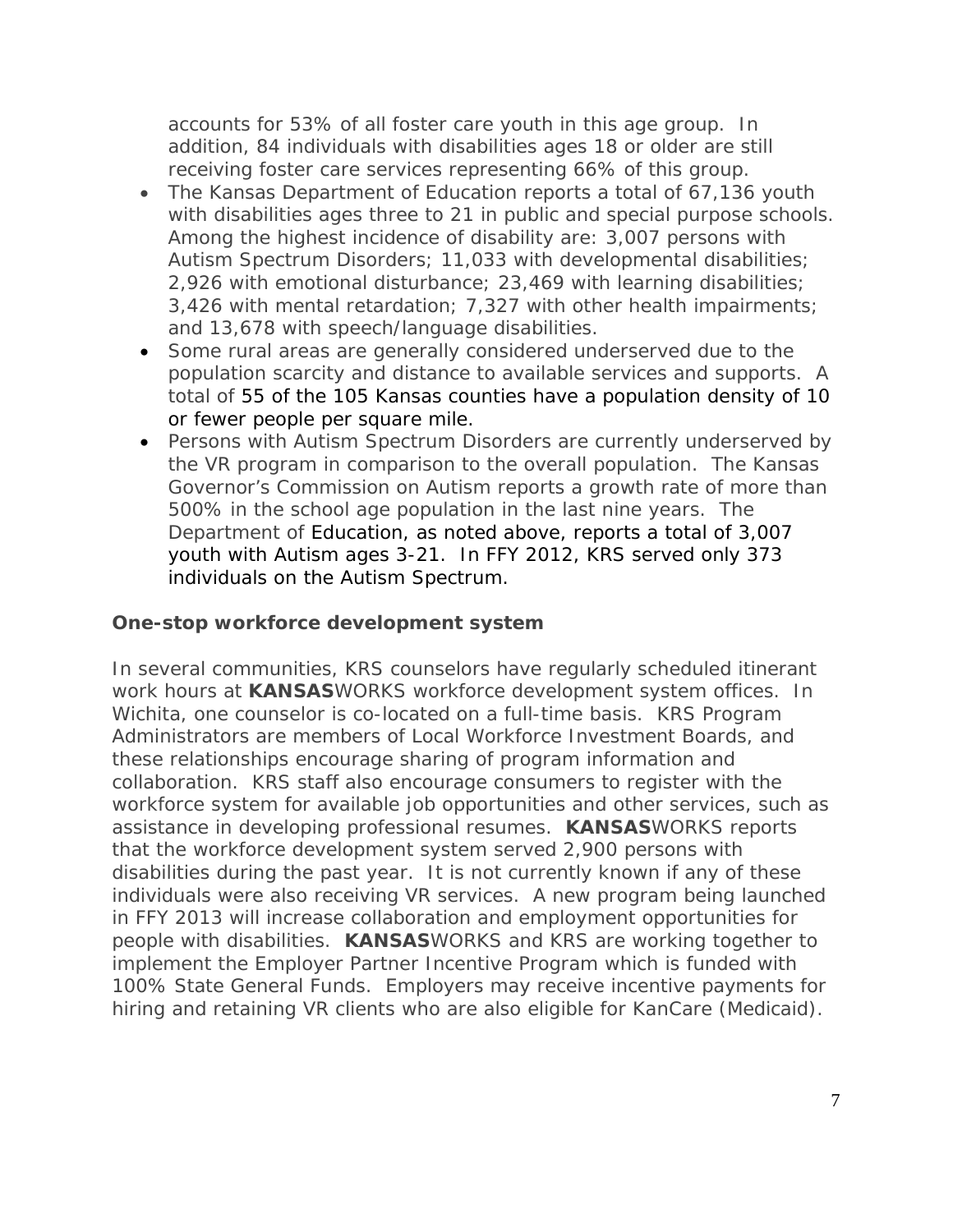## **The need for establishing or developing community rehabilitation programs**

When assessing the need for establishing, developing or improving community rehabilitation programs, KRS will be guided by whether services (individual programs as well as statewide systems) meet the following objectives:

- Involve persons with disabilities and the community in making best use of current resources according to local needs.
- Improve coordination of services.
- Demonstrate outcomes and accountability.
- Advocate for community inclusion.
- Contribute to the growth of quality transition planning services.
- Aid in the development of supported employment programs by maintaining quality standards.
- Increase outreach programs to meet the needs of individuals in underserved areas or for minorities.
- Create new service delivery strategies for unserved or underserved disability populations.
- Increase opportunities for competitive, integrated employment.

The needs assessment revealed the following common themes. There is a need for job placement and other provider services with specialized expertise in serving people who are blind or visually impaired. There is a need for additional supported employment and job coaching services. There is a need for environmental supports for persons who are deaf or hard of hearing, to include greater access to sign language interpreting as well as access to service delivery staff who are able to sign directly with their consumers who are deaf.

## **The needs of individuals with the most significant disabilities for supported employment services**

Annually about 10% of the total persons served (Status 02-24 +32) receive supported employment services. Individuals with severe and persistent mental illness, significant intellectual disabilities, and traumatic brain injury are among the primary populations receiving supported employment services.

Their services are characterized by:

• The need for community-based work assessments or job tryouts in competitive, integrated employment so that individuals who have not